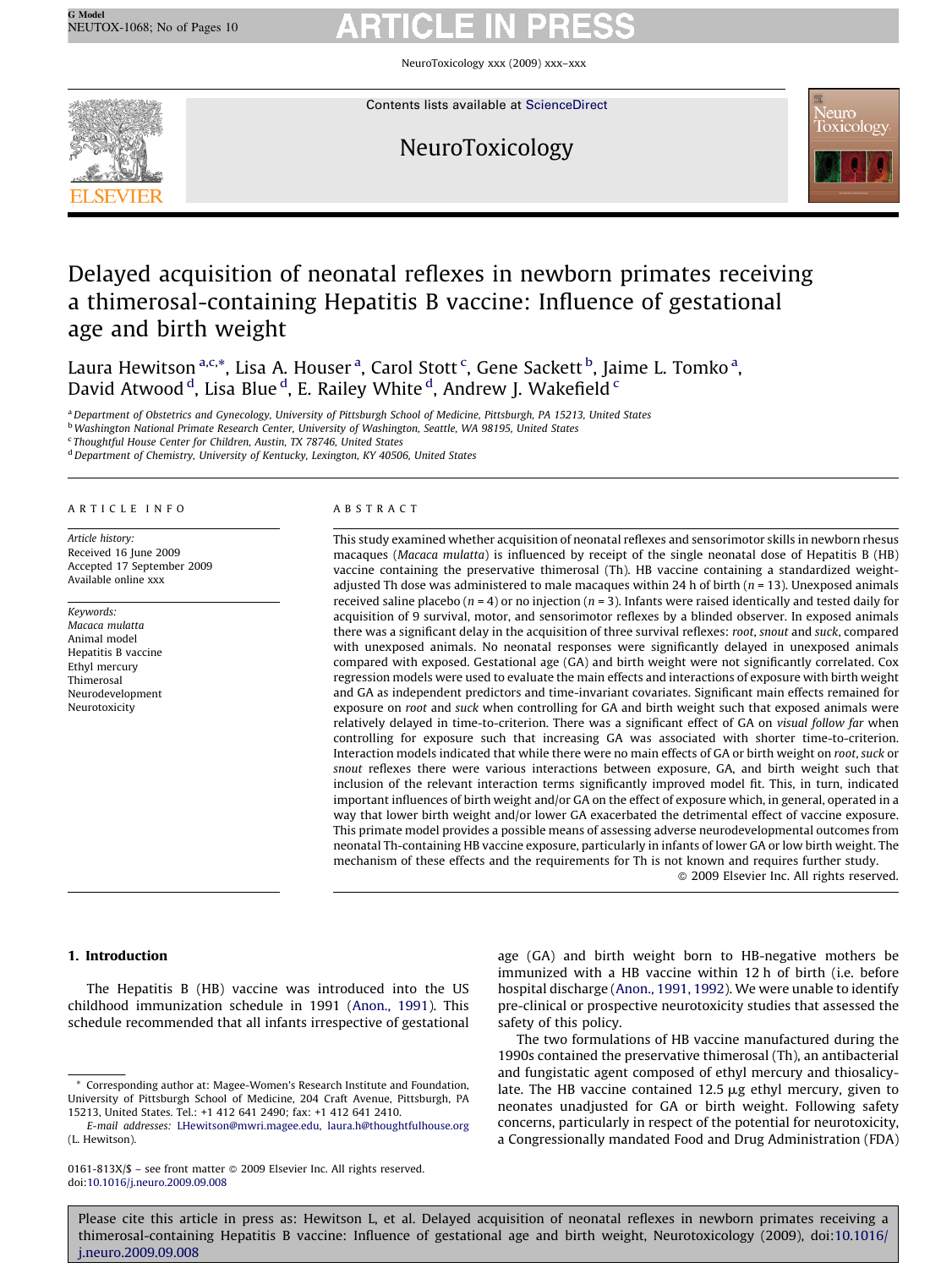review in 1999 produced a recommendation for the reassessment of Th use in vaccines. By 2001 the majority of pediatric vaccines routinely recommended in the U.S. for children 6 years of age and under were produced without Th, with the exception of multi-dose inactivated influenza and meningococcal polysaccharide vaccines.

Since Th-containing vaccines, including the neonatal HB vaccine, continue to be used routinely in developing countries (Dó[rea et al., 2009](#page-8-0)), continued safety testing is important, particularly for premature and low birth weight neonates. Several formulations of HB vaccine currently used in other countries contain 25-50  $\mu$ g ethyl mercury (Dó[rea et al., 2009](#page-8-0)). Based on the type of HB vaccine administered and the baby's birth weight there can be a 10-fold difference between the highest and lowest levels of mercury exposure to neonates (Dó[rea et al., 2009\)](#page-8-0). In a U.S. study performed prior to the removal of Th from HB vaccines, blood mercury levels were significantly elevated in both pre-term and term infants post-HB vaccination ([Stajich et al., 2000\)](#page-9-0). While blood mercury levels are a poor reflection of body-burden of mercury, it is notable that these levels were higher in the pre-term infants when compared with term infants ([Stajich et al., 2000\)](#page-9-0). These findings suggest that newborns, especially pre-term infants, might have decreased ability to eliminate mercury since hepatic metallothionein and glutathione synthesis, both requirements for efficient mercury elimination, are not present in the neonate ([Ono et al., 2002; Erden-Inal et al., 2002](#page-8-0)).

Here we examine, in a prospective, controlled, observer-blinded study, the development of neonatal reflexes in infant rhesus macaques after a single dose of Th-containing HB vaccine given within 24 h of birth, following the US childhood immunization schedule (1991–1999). The rhesus macaque is used in pre-clinical vaccine neurotoxicity testing and displays complex early neurobehavioral and developmental processes that are well characterized (reviewed by [Ruppenthal and Sackett, 1992\)](#page-8-0). Neonatal motor reflexes, also referred to as 'survival' reflexes, are necessary for survival of macaques in the natural environment ([Schneider and](#page-9-0) [Suomi, 1992\)](#page-9-0). If an infant primate is unable to suck, for example, they will not be able to obtain milk and are at risk of starvation. Neurobehavioral tests to assess early neonatal behavioral functioning are therefore commonly used to detect effects of post-natal events or interventions ([Kroeker et al., 2007](#page-8-0)), such as exposure to organomercurials [\(Satoh et al., 1985](#page-9-0)). Macaques have also been used extensively in previous studies of methyl and ethyl mercury toxicokinetics and developmental neurotoxicity [\(Burbacher et al.,](#page-8-0) [1990, 2005; Gunderson et al., 1986, 1988; Rice and Gilbert, 1982,](#page-8-0) [1990\)](#page-8-0) making them a preferred model for addressing possible neurodevelopmental concerns regarding vaccine safety. Male primates were chosen because of the male preponderance of neurodevelopmental disorders and mounting evidence in support of a gender-selective neurotoxicity of organomercurials in both humans and animals [\(Rossi et al., 1997; Sakamoto et al., 1988;](#page-8-0) [White, 2007; Branch, 2009; Malagutti et al., 2009; Gao et al., 2007\)](#page-8-0). The objective of this study was to examine, in a primate model, whether administration of a single thimerosal-containing Hepatitis B vaccine at birth – the recommended pediatric protocol throughout the 1990s – resulted in delays in the acquisition of neonatal reflexes.

## 2. Materials and methods

## 2.1. Animal assurances

All procedures used in this research followed the guidelines of the Animal Welfare Act and the Guide for Care and Use of Laboratory Animals of the National Research Council. Research protocols were approved by the University of Pittsburgh/MWRI&F Institutional Animal Care and Use Committees (IACUCs).

### 2.2. Subjects

Twenty nursery-reared rhesus macaque infants served as study subjects at the Pittsburgh Development Center primate nursery. Pregnancies were produced by time-mated breeding. Fertile dams were selected based on their menses records and placed with a proven breeder for 4–5 days starting 2 days prior to expected ovulation. Mating was indicated by the presence of a seminal plug and GA confirmed by ultrasound at approximately 30 days. After delivery the health of infants was assessed by Simian APGAR, vital signs, and physical appearance. The birth weight and GA of the infant monkeys were within the normal range for this species; the average birth weight was 529 g (SD, 78.4 g; range, 394–688 g) and average GA was 168 days (SD, 5.51 days; range, 157–178 days).

## 2.3. Housing

Infants were separated from their mothers at birth and reared within a neonatal nursery according to the detailed protocols of [Ruppenthal and Sackett \(1992\)](#page-8-0). Separation was necessary for this study as mothering precludes neonatal testing due to the distress caused to both the mother and the neonate when temporarily separated ([Sackett et al., 2002; Suomi et al., 1983](#page-9-0)). The only way to rigorously test neonatal behavioral development is to remove the infant from its mother at birth ([Ruppenthal and Sackett, 1992;](#page-8-0) [Sackett et al., 2002](#page-8-0)). This protocol also ensures the survival of infants irrespective of birth weight or GA [\(Ruppenthal and Sackett,](#page-8-0) [2006\)](#page-8-0). Environmental conditions were strictly controlled in the nursery to eliminate potential confounding factors such as diet or infant handling. Infants were similarly isolated, housed, and bottle-fed by hand in the nursery until achieving temperature regulation, typically 7–10 days from birth. For the first 3 days of life, vital statistics (respiration, heart rate, and temperature) were taken every 4 h. Infants that could self-regulate temperature during this 3-day period were moved out of their incubator and singly housed in a small nursery cage with a heating pad. If infants remained stable from Days 4 to 10, the heating pad was turned off. The cage had mesh walls on all sides to provide the infant with good visibility of his environment and also contained a cylindrical shaped hanging cloth surrogate suspended from the cage ceiling. Infants could see and hear each other but had no physical contact, both within and between peer groups for the duration of this study as per standard nursery procedures. Each cage also contained a formula feeder used to train infants to feed themselves. They received a standard infant baby formula (Enfamil, Mead Johnson and Co., IN). The appetite, attitude, activity level, hydration status, and stool quality of each animal were assessed by a nursery technician at each feeding. If infants were able to maintain health with the heating pad off and were self-feeding, their heating pads were removed by Day 14. Lights were on in the nursery from 0600 to 2000 h. Room temperature was maintained between 75 and 77 °F.

## 2.4. Study design

Animals were allocated to either the vaccinated (exposed) or saline/no injection (unexposed) groups on a semi-random basis in order to complete peer groups for later social testing ([Ruppenthal](#page-8-0) [and Sackett, 1992\)](#page-8-0) such that each peer group contained animals from either the unexposed or exposed study groups. Once a new peer group was started, new animals were assigned to this group until it consisted of 3 or 4 infants, the ages of which were less than 4 weeks apart from their peers. Infants received either a single dose  $(0.5$  ml) of Th-containing HB vaccine  $(n = 13)$  or a saline injection  $(n = 4)$  both administered i.m. in the thigh within 24 h of birth, or no injection  $(n = 3)$ .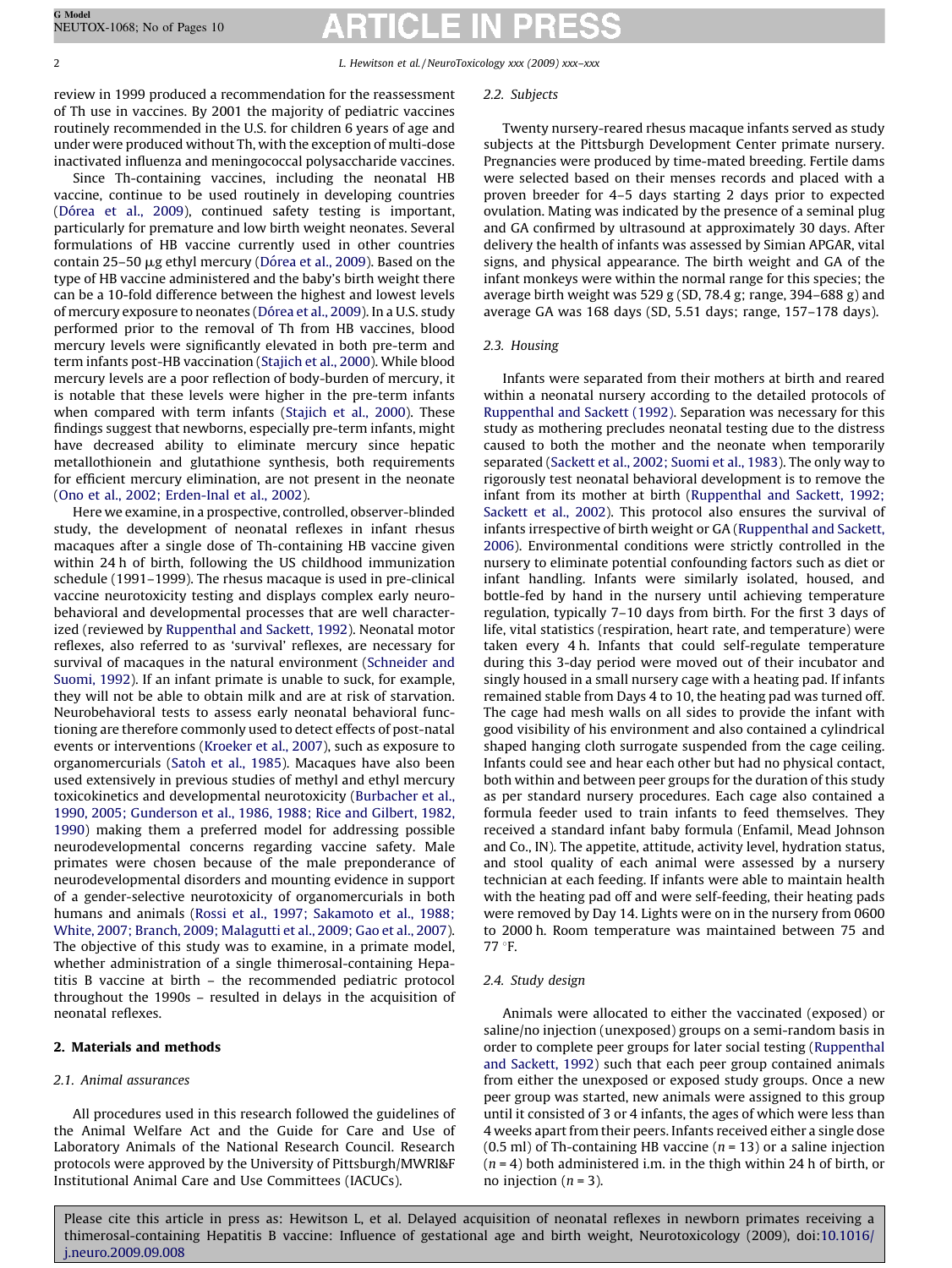## <span id="page-2-0"></span>2.5. Vaccine source, preparation and dosing

In July 1999, the CDC and American Academy of Pediatrics (AAP) recommended that thimerosal (Th) should be removed from pediatric vaccines, including all Hepatitis B (HB) formulations, which until that time contained 12.5  $\mu$ g ethyl mercury per 0.5 ml dose. Therefore, in order to recreate the HB vaccine used in the 1990s, a Th-free preparation of this vaccine RECOMBIVAX  $HB^{\circledR}$ (Merck) was purchased and Th added as described below. The amount of Th added to the HB vaccines resulted in a concentration of 2.0 mg ethyl mercury per 0.5 ml dose. This represents a 6.25-fold reduction of ethyl mercury in macaque HB vaccines compared with those formulated for human use. This was necessary to adjust for the smaller size of the rhesus infants [\(Ruppenthal, 1989\)](#page-8-0), thereby maintaining a similar ethyl mercury 'exposure' to human infants of  $\sim$ 2  $\mu$ g kg/body weight. Purchased HB vaccines were pooled prior to Th addition. Th dosing and all QA/QC were performed at the University of Kentucky in the Environmental Research and Training Laboratory (ERTL). Stock Th (Sigma–Aldrich, St. Louis,  $MO$ ) solutions were prepared such that a 50  $\mu$ l dose added to the pooled vaccines would yield the desired ethyl mercury concentrations. Triplicate stock Th solutions and spiked vaccine solutions were digested in 5% nitric acid at 100  $\degree$ C for 2 h and analyzed for ethyl mercury concentration using a Varian Vista Pro CCD Simultaneous Inductively Coupled Plasma Optical Emission Spectrometer (ICP-OES) to verify that target concentrations were achieved. Matrix effects were evaluated and corrected for using an yttrium internal standard. Furthermore, second source curve verifiers and spike recoveries were in excess of 95%. Laboratory Control Samples (LCSs) consisting of three different dilutions of the

stock solutions bracketing the expected concentrations of the dosed vaccines were also prepared and analyzed alongside the dosed vaccines on a Nippon MA-2000 mercury analyzer. Recoveries on the LCSs were again in excess of 95%. The dosed HB vaccine contained  $\sim$ 2.0  $\mu$ g ethyl mercury per 0.5 ml dose.

## 2.6. Neurodevelopmental testing

From birth, the development of neonatal and infant reflexes and perceptual and motor skills were assessed in all infants [\(Rup](#page-8-0)[penthal and Sackett, 1992](#page-8-0)). These were based on the Brazleton assessment scale, which was originally developed for human infants ([Brazleton, 1978](#page-8-0)). Tests were performed daily and measured basic motor reflexes, visual and auditory orienting, muscle tone, and behavioral state as described below. Responses and scoring criteria are described in Table 1 and have been extensively published ([Ruppenthal and Sackett, 1992; Schneider](#page-8-0) [and Suomi, 1992; Kroeker et al., 2007; Chamove and Molinaro,](#page-8-0) [1978; Ruppenthal et al., 1991; Sackett et al., 2006\)](#page-8-0). Neonatal assessments were performed by L.A.H. who was unaware of the study group assignment of each animal, the number of animals in each study group, and the number of study groups. L.A.H. underwent extensive training by G. Ruppenthal, one of the coauthors of the 'Research Protocol and Technician's Manual', the most exhaustive guide on the healthy development of nurseryraised infant macaques [\(Ruppenthal and Sackett, 1992](#page-8-0)). Training of L.A.H. was completed on non-study infants prior to the acquisition of data for this study and consisted of comparison of assessments of similarly aged infants collected by multiple trained testers. Reliability for nursery assessments by the trainee was achieved

### Table 1

Neonatal reflexes measured, rating categories, and criterion responses.

| Test reflex                            | Rating category/definition                                                                                                                                                     | Criterion score |
|----------------------------------------|--------------------------------------------------------------------------------------------------------------------------------------------------------------------------------|-----------------|
| Rooting (left, right)                  | $0 = no$ rooting<br>1 = partial rooting, does not move completely to object<br>$2$ = weak slow and/or intermittent move to object<br>3 = strong, quick vigorous move to object | 3               |
| Snouting                               | $0 = none$<br>1 = partial response, mouth not open<br>2 = weak, slow response (opens mouth) but sluggish<br>3 = strong, quick full response (opens mouth)                      | 3               |
| Sucking                                | $0 = none$<br>1 = partial response, mostly mouthing, little sucking<br>$2$ = weak sucking<br>3 = strong suck but biting first                                                  | 3               |
| Auditory startle                       | $0 = none$<br>$1$ = whole body jerk                                                                                                                                            | $\mathbf{1}$    |
| Grasping (left, right; hands, feet)    | $0 = no$ grasp<br>$1 =$ partial<br>$2 =$ weak<br>$3 =$ strong                                                                                                                  | 3               |
| Clasping                               | $0 = no \text{ clasp}$<br>$1 =$ loose clasp<br>$2 = firm \text{ clasp}$<br>$3 =$ climbs off                                                                                    | $\overline{2}$  |
| Auditory orient (left, right)          | $0 = none$<br>$1 =$ partial<br>$2 = full$ orient                                                                                                                               | 2               |
| Visual orient (near, far)              | $0 = none$<br>$1 = head$ moves<br>$2 = brief contact$<br>3 = prolonged contact                                                                                                 | 3               |
| Visual follow (left, right; near, far) | $0 = no$ contact<br>$1 = \text{contact}$ , no follow<br>$2 =$ incomplete follow<br>3 = complete follow                                                                         | 3               |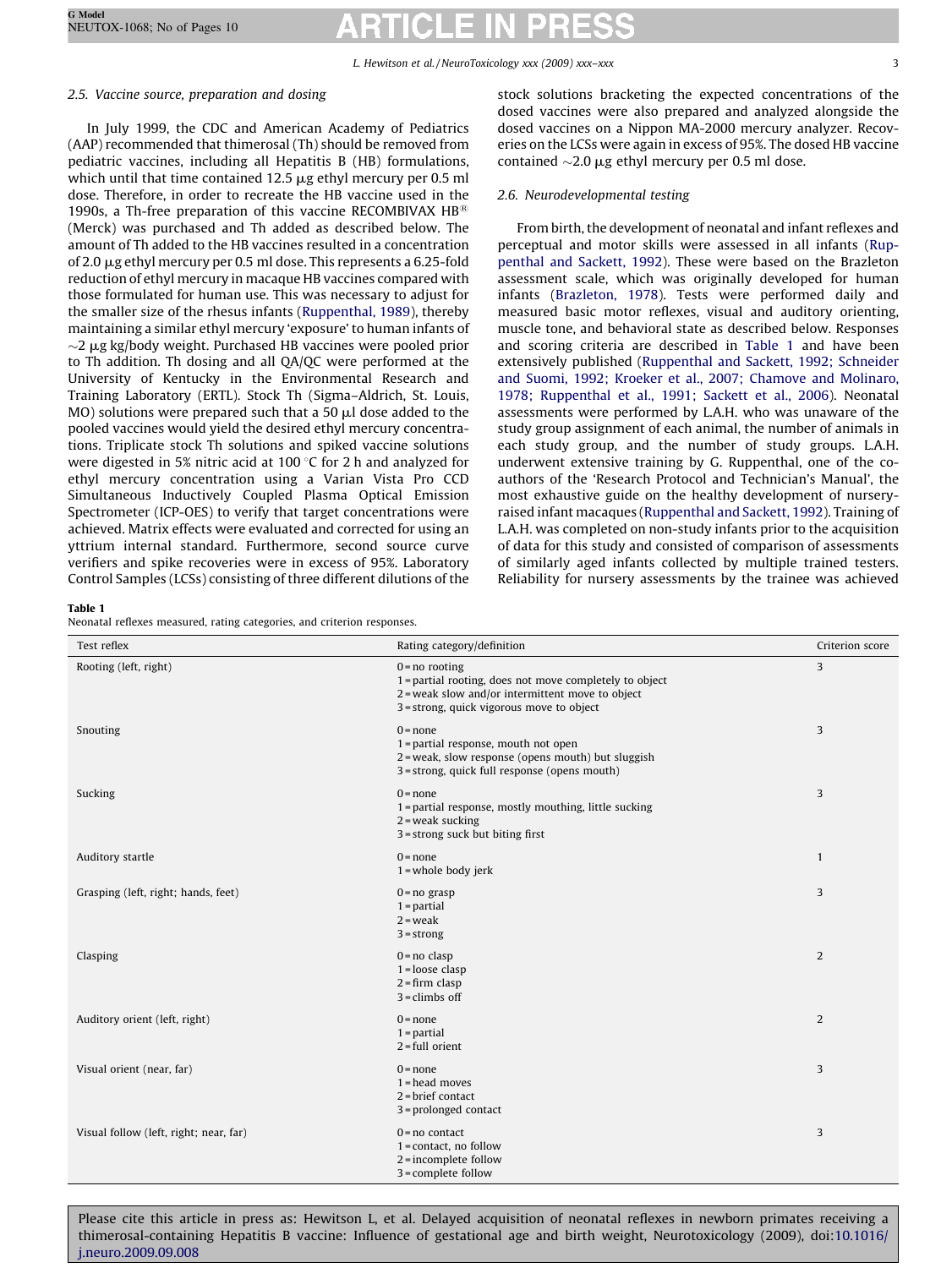when they obtained an 89% agreement with the trained testers on three consecutive randomized assessments. As part of standard protocol [\(Ruppenthal and Sackett, 1992](#page-8-0)), nursery testers who worked in the facility were routinely retested against each other at 3–6 months intervals.

All assessments of reflex acquisition were performed in a designated area under strictly controlled environmental conditions. Testing was always daily at a time intermediate between feedings when the neonate is least likely to be asleep or hungry ([Ruppenthal and Sackett, 1992](#page-8-0)). For each test, the infant was removed from its cage, wrapped in a cloth diaper, and stimulated to perform the following ten behaviors: (i) four basic 'survival' reflexes including root (elicited by lightly brushing the cheek from ear to mouth), snout (elicited by brushing downward from the forehead between the eyes to the tip of the nose), suck (elicited by inserting a nipple into the mouth), and auditory startle (elicited by dropping a small metal object behind the infant's head); (ii) two motor reflexes including grasp (elicited by placing a finger in the palm of the hand and on the bottom of the foot), and clasp (elicited by placing the hands and feet around a cloth-covered cylinder held above the infant; and (iii) three sensorimotor behaviors including auditory orienting (elicited by lip smacking, a mother-to-infant communication gesture), visual orienting and following (elicited by positioning a small toy in front of the infant's face then moving the toy from left to right and right to left). The visual procedures were done with the toy positioned at either 12 or 24 in. in front of the infant representing both near and far visual tests, respectively. Although a total of 9 neonatal reflexes were measured, the inclusion of both hand/foot for grasp and clasp and near/far for visual procedures resulted in a total of 13 variables analyzed. The criterion for each measure was reached once the infant displayed the highest possible score (see [Table 1\)](#page-2-0).

## 2.7. Statistical analyses

Analyses were carried out using SPSS v. 17 (SPSS Inc., Chicago, IL). Analyses were based on the assessments of 20 animals from the day of birth to 14 days of age. The dependent variable in all survival analyses was hazard of time-to-criterion, measured for all neonatal reflexes and sensorimotor responses within this time frame. Right censoring of observations was applied when animals failed to reach criterion by Day 14. This was the required day of censoring since infants received further interventions on Day 14 which would have confounded the independent effects of the HB vaccine. Nonparametric Kaplan–Meier (K–M) log-rank estimation was used to estimate differences in age at criterion for each neonatal response between exposed and unexposed animals. Differences in survival curves associated with exposure status were tested using the logrank test. The effect of GA and birth weight as independent predictors and time-invariant covariates was examined using Cox's regression.

The K–M log-rank test is a non-parametric method for comparing the survival experience of two or more groups, but it cannot be used to evaluate the effects of several variables on survival. The regression method introduced by Cox ([Cox, 1972;](#page-8-0) proportional hazards regression analysis) is widely used when there is a need to investigate several variables at the same time. Variables entered into the model simultaneously generate output statistics which indicate the effect of each variable on outcome, while controlling for all other variables included in the model. These are referred to as 'main effects'. As in all regression modeling it is important to evaluate both the 'main effects' of variables and their possible interactions. Adding interaction terms allow exploration of the potentially differential effect of a variable across different exposure groups—asking the question of whether the effect of, in this case, either GA or birth weight, operates differently in exposed vs. unexposed animals.

Statistical significance was set at  $p \leq 0.05$  but variables approaching significance have also been noted where relevant. This is particularly important given the relatively low power of the study. Six variables included left-censored values for two unexposed animals who had reached criterion at first assessment; a score of 0.5 was allocated in each instance. For all regression models the  $Exp(\beta)$  variable is the main variable of interest indicating the predicted change in risk of meeting criterion (hazard) for a unit increase in the predictor.

When comparing models for goodness of fit (i.e. how well the particular model accounts for the outcome of interest) there are two relevant values. First, the likelihood-ratio test for the hypothesis that all parameters are 0 (no independent effects) is obtained by comparing the log-likelihood  $(x - 2, -2LL)$  estimated for an Omnibus model in which all coefficients are 0, with the  $-2LL$ for the model that contains all the variables of interest. The lower the  $-2LL$ , the better the model. The difference between these models is also represented by the Chi-Square ( $\chi^2$ ) Change Statistic and its accompanying  $p$  value. After adding terms to the model, if the observed significance level of the 'Model Change  $\chi^2$ ' is small  $(<$  0.05) the null hypothesis, that all model coefficients are 0, can be rejected. None of the Cox Regression models violated the proportional hazards assumption which requires that the hazard ratio (hazard in exposed/hazard in unexposed) is constant over time.

## 3. Results

### 3.1. Infant health

All infants remained healthy during the study testing period reaching all criteria for maintaining health including appetite, weight gain, and activity level, and achieved temperature regulation by Day 3. GA fell within normal range for all animals and was distributed normally in the sample, ranging from 160 to 178 in exposed animals (mean, 169.08; SD, 5.31) and from 157 to 176 in unexposed animals (mean, 167.57; SD, 6.16). Birth weight also fell within normal range for all animals. Distribution of birth weight was slightly skewed to the right in the sample, ranging from 394 to 688 in exposed animals (mean, 524.40; SD, 77.51; median, 502; IQR, 95.50) and from 449 to 643 in unexposed animals (mean, 538; SD, 85.54; median, 494; IQR, 171). There were no statistically significant differences between exposed and unexposed animals in either GA or birth weight ( $p > 0.5$ ) and no statistically significant correlation between GA and birth weight either for the sample as a whole, or for exposed vs. unexposed animals ( $p > 0.5$ ).

### 3.2. Neonatal development

Neonatal reflexes and sensorimotor responses were measured daily from birth until post-natal Day 14. Datasets from the two unexposed groups (with or without a saline injection) were combined when no differences were found for all measures  $(p > 0.5)$ . There was a significant delay in time-to-criterion for exposed vs. unexposed animals for three survival reflexes including root [\(Fig. 1](#page-4-0)A;  $p = 0.004$ ), suck ([Fig. 1B](#page-4-0);  $p = 0.002$ ) and snout ([Fig. 1C](#page-4-0);  $p = 0.03$ ) and approached significance for startle  $(p = 0.11)$ . The effect of exposure also approached significance for grasp hand ( $p = 0.07$ ), one of the motor reflexes. There were no reflexes for which the unexposed animals took significantly longer to reach criterion than the exposed animals ([Table 2](#page-5-0)).

### 3.3. Modeling time-to-criterion: main effects models

Further evaluation of the potential impact of GA and/or birth weight on the association between exposure and outcome was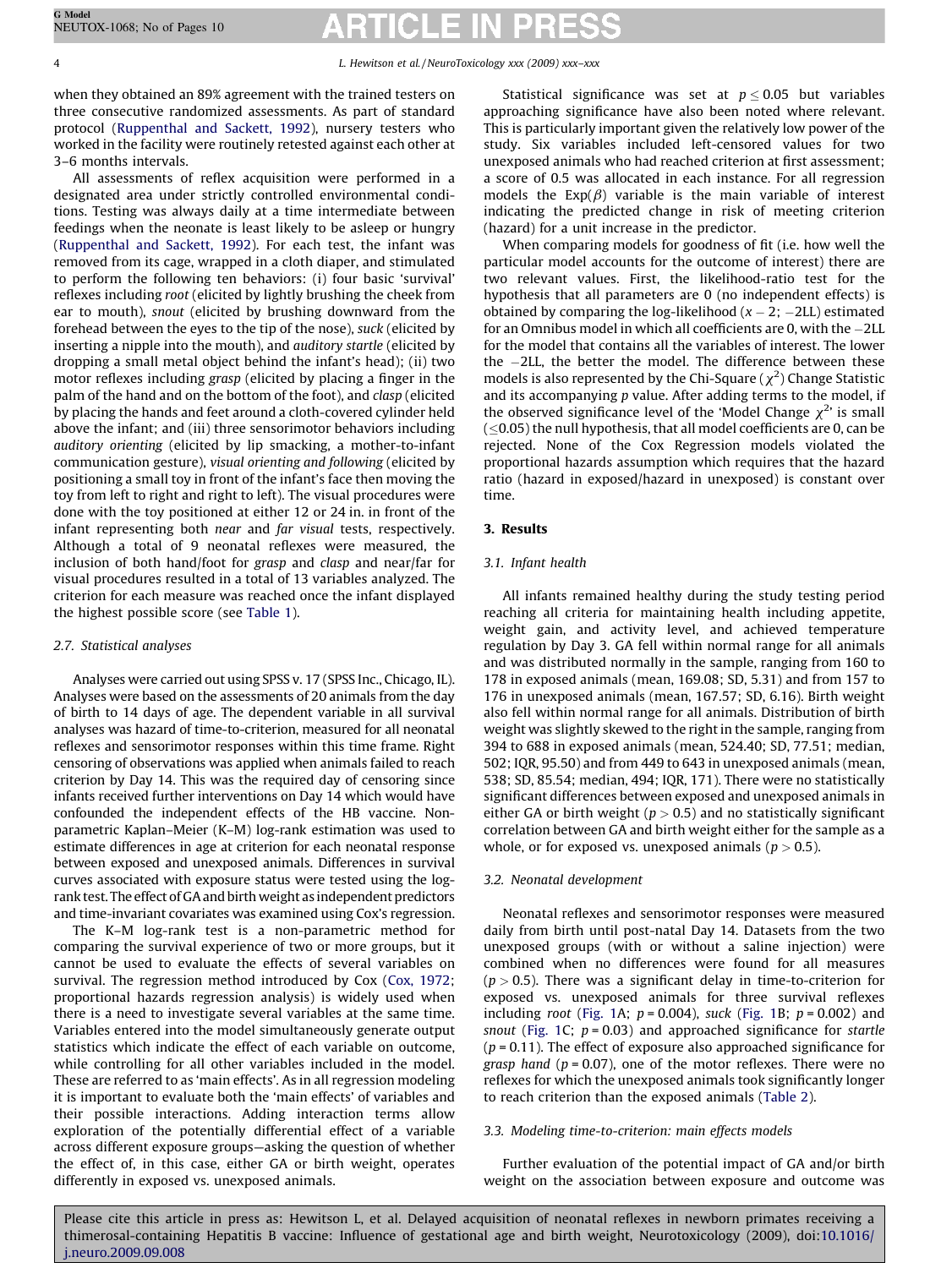<span id="page-4-0"></span>

Fig. 1. The Kaplan–Meier (K–M) survival curve is a step-function used here to indicate the estimated proportion of animals having reached criterion at various time points from the start of the study period. K–M curves for neonatal reflexes in exposed (green) and unexposed (blue) rhesus macaque infants are presented: reflexes for time-to-criterion were measured daily from birth through Day 14. Significant differences were observed in the mean age (days) at reaching criterion for root (A;  $p = 0.004$ ), suck (B;  $p = 0.002$ ) and snout (C;  $p = 0.03$ ). The value on the yaxis represents the proportion of animals not reaching criterion by the time (in days) represented on the x-axis. Any point on the curve gives the proportion of infants still not having reached criterion at a particular time after the start of the

undertaken using Cox regression models. Before including potential covariates, unadjusted main effects of exposure were evaluated and confirmed for root ( $Exp(\beta)$  = 3.95; 95% CI 1.29– 12.05;  $p = 0.018$ ) and suck  $(Exp(\beta) = 4.58; 95\% \text{ CI } 1.41-14.93;$  $p = 0.011$ ). For snout the effect of exposure did not maintain its significance in the model ( $Exp(\beta) = 3.18$ ; 95% CI 0.952-10.615;  $p = 0.06$ ).

## 3.3.1. Exposure and gestational age (GA)

Cox regression modeling for main effects of exposure and GA together demonstrated a significant main effect of exposure for root ( $p = 0.009$ ) and suck ( $p = 0.015$ ) such that unexposed animals reached criterion more quickly. This approached statistical significance for snout ( $p = 0.055$ ). There was no main effect of GA for root, suck or snout ( $p > 0.05$ ). When GA was included in the model, a significant main effect of GA on visual follow far was observed ( $p = 0.013$ ) such that an increase in GA was associated with animals reaching criterion more quickly ([Table 3](#page-5-0)). The unadjusted effect of GA on visual follow far was not statistically significant.

## 3.3.2. Exposure and birth weight

Cox regression modeling of exposure and birth weight demonstrated significant main effects that were almost identical to the models for exposure and GA described above. There were significant effects of exposure on root  $(p = 0.014)$  and suck  $(p = 0.015)$  such that unexposed animals reached criterion more quickly ([Table 3](#page-5-0)). For snout the effect approached significance  $(p = 0.06)$ . There was no main effect of birth weight on any neonatal behavior (data not shown).

## 3.3.3. Modeling all three variables as main effects

Entering GA, birth weight, and exposure into the same model for each of the neonatal reflexes did not improve model fit and added nothing to the results, although exposure maintained its main effect on outcome for root ( $p = 0.009$ ) and suck ( $p = 0.02$ ) and approached significance for snout ( $p = 0.054$ ). GA maintained its independent effect on visual follow far ( $p = 0.017$ ).

## 3.4. Modeling time-to-criterion: interaction models

## 3.4.1. Gestational age (GA), birth weight and exposure status

To evaluate whether exposure was associated with different effects at different levels of GA and/or birth weight, and whether these covariates operated differently in exposed vs. unexposed infants, a number of interaction terms were included in the models for root, suck and snout.

For each neonatal reflex interaction terms were included together with main effects in a number of models as follows: Model (a): a three-way interaction between birth weight, exposure and GA; and 3 two-way interaction models: Model (b) between exposure and GA; Model (c) between exposure and birth weight; and Model (d) between birth weight and GA. Models (a) to (d) were compared in terms of log-likelihood statistics  $(-2LL)$ , with those showing a lower  $-2LL$ , with at least one statistically significant model term being optimal.

For the root reflex, the optimal interaction model was Model (d) which included the two-way interaction between GA and birth weight ( $p = 0.016$ ), together with the main effects of each. This had the lowest  $-2LL$  statistic of all root models described above (see [Table 4](#page-6-0) for all model parameters and relevant output) and compared favorably to the Omnibus Model. In the optimal root

observation period. For example, in A (root) 58% of the unexposed animals remained at Day 1 (meaning that 42% had reached criterion at this stage compared to around 9% of the exposed animals).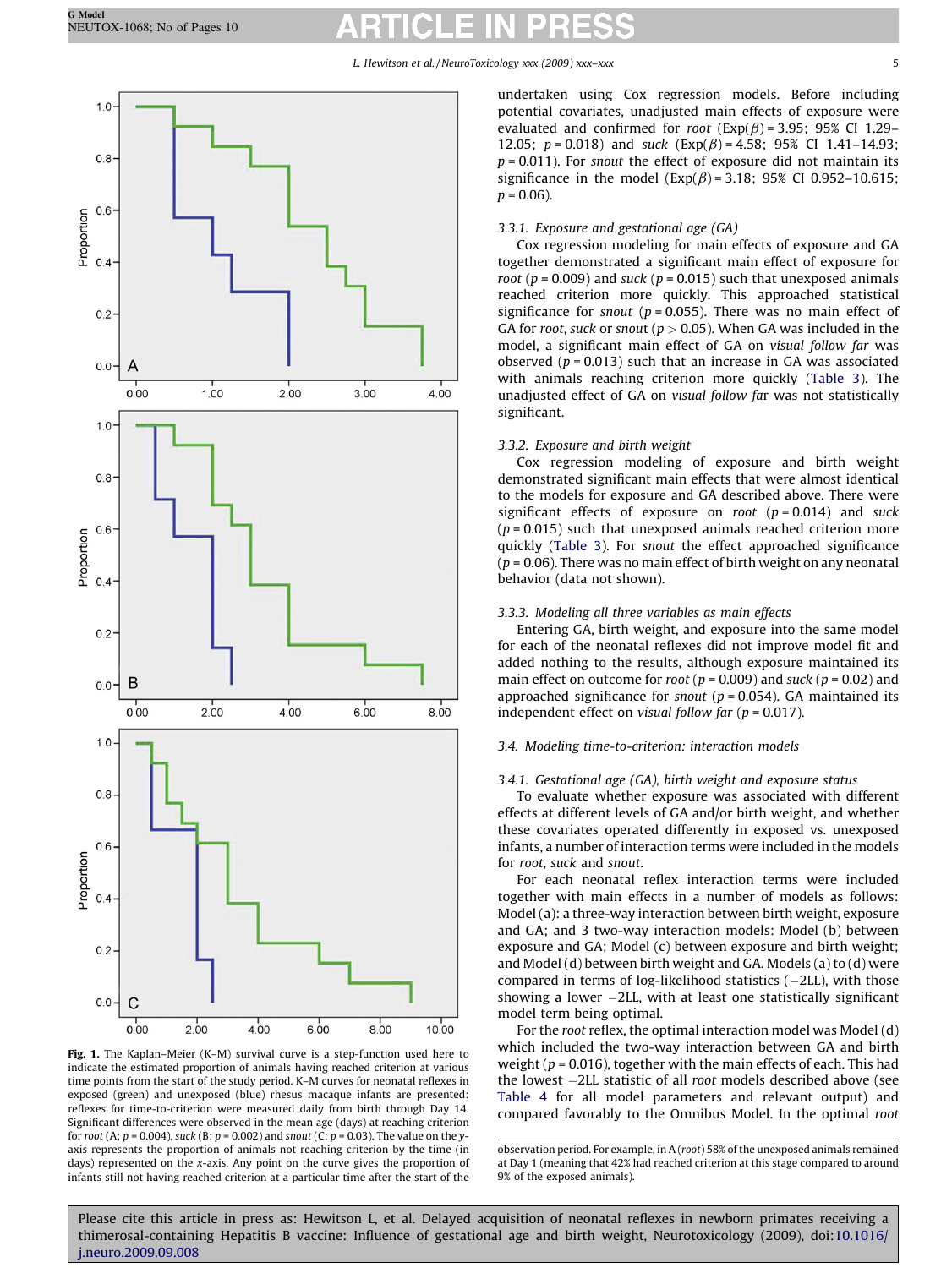<span id="page-5-0"></span>Table 2

Neonatal reflexes: mean time-to-criterion with log-rank statistic and associated p values, for exposed (E) and unexposed (U) groups. Kaplan–Meier survival analysis was used to compare age in days at reaching neonatal basic motor reflexes and sensorimotor responses. The log-rank test identified statistically significant differences ( $p \le 0.05$ ) for the achievement of these milestones between exposed and unexposed groups for three basic motor reflexes (root, suck and snout). There were no statistically significant differences between the groups in time-to-criterion for the remaining neonatal behaviors.

| Reflex                        |                    | Mean time-to-criterion (days) | Kaplan-Meier survival (log-rank) |               |                       |         |
|-------------------------------|--------------------|-------------------------------|----------------------------------|---------------|-----------------------|---------|
|                               | Exposed $(n=13)^a$ |                               | Unexposed $(n=7)^b$              |               | Chi-Square $(\chi^2)$ | p-Value |
|                               | Mean               | 95% CI                        | Mean                             | 95% CI        |                       |         |
| Survival reflexes             |                    |                               |                                  |               |                       |         |
| Root                          | 2.33               | $1.80 - 2.85$                 | 1.11                             | $0.61 - 1.61$ | 8.19                  | 0.004   |
| Suck                          | 3.38               | $2.42 - 4.35$                 | 1.50                             | $0.90 - 2.10$ | 9.52                  | 0.002   |
| Snout <sup>b</sup>            | 3.46               | $2.08 - 4.85$                 | 1.58                             | $0.89 - 2.27$ | 4.58                  | 0.032   |
| Auditory startle <sup>a</sup> | 2.92               | $0.94 - 4.90$                 | 0.93                             | $0.39 - 1.47$ | 2.51                  | 0.113   |
| Motor reflexes                |                    |                               |                                  |               |                       |         |
| Grasp hand                    | 0.85               | $0.57 - 1.13$                 | 0.50                             | $0.50 - 0.50$ | 3.41                  | 0.065   |
| Grasp foot                    | 0.77               | $0.56 - 0.98$                 | 0.7                              | $0.26 - 1.24$ | 0.36                  | 0.956   |
| Clasp hand                    | 1.37               | $0.79 - 1.94$                 | 1.21                             | $0.38 - 2.05$ | 0.11                  | 0.742   |
| Clasp foot                    | 1.65               | $0.97 - 2.34$                 | 1.29                             | $0.59 - 1.98$ | 0.69                  | 0.407   |
| Sensorimotor reflexes         |                    |                               |                                  |               |                       |         |
| Auditory orient               | 3.21               | 1.89 - 3.77                   | 2.83                             | $0.65 - 5.78$ | 0.32                  | 0.570   |
| Visual orient (Nr)            | 1.77               | $0.96 - 2.58$                 | 2.36                             | $0.73 - 3.98$ | 0.18                  | 0.670   |
| Visual orient (Far)           | 1.73               | $0.92 - 2.54$                 | 2.36                             | $0.73 - 3.40$ | 0.14                  | 0.712   |
| Visual following (Nr)         | 3.29               | $2.35 - 4.23$                 | 3.04                             | 1.36-4.71     | 0.03                  | 0.864   |
| Visual following (Far)        | 2.91               | 1.48-4.33                     | 3.68                             | $1.87 - 5.49$ | 0.88                  | 0.348   |

CI, confidence interval; Nr, near.

<sup>a</sup> Censored at Day 14 (one infant in the exposed group did not reach criterion during the 14-day testing period for this study).

 $h$   $n = 6$  for snout (scored as missing data for one infant).

### Table 3

Main effects models for exposure, gestational age (GA) and birth weight: significant predictors. For each neonatal behavior model, '-2LL' gives the value of the model when all variables are included. Better models have lower values for -2LL. The change from the Omnibus Model (which assumes all effects are 0) to the specified model containing all variables, is represented by the  $\chi^2$  and its associated p value.  $p < 0.05$  indicates an improved model over the Omnibus. For model terms the Exp( $\beta$ ) or hazard ratio indicates the rise in risk of outcome (achievement of criterion) associated with a one unit rise in the predictor after controlling for all other terms in the model. Its associated value indicates the probability of an  $Exp(\beta)$  of this magnitude being generated by chance alone. For all analyses, exposure = 0 is the indicator variable. The exposure effect is therefore the effect of being unexposed. In other words for the root reflex, unexposure is associated with a 4.84 risk of meeting criterion for unexposed relative to an exposed animal. Other effects are of a rise in the predictor associated with a rise in risk hazard. Statistically significant p values for  $Exp(\beta)$  shown in bold font.

| Reflex            | Variables in model | $Model -2LL$ | to model | Model effects<br>Change Omnibus |                        | $Exp(\beta)$ | 95% CI |        | $p \operatorname{Exp}(\beta)$ |
|-------------------|--------------------|--------------|----------|---------------------------------|------------------------|--------------|--------|--------|-------------------------------|
|                   |                    |              | $\chi^2$ | $p\left(\chi^2\right)$          |                        |              | Lower  | Upper  |                               |
| Root              | Exposure           | 82.74        | 6.90     | 0.03                            | Exposure               | 4.841        | 1.481  | 15.821 | 0.009                         |
|                   | GA                 |              |          |                                 | Gestational age        | 1.046        | 0.966  | 1.133  | 0.264                         |
|                   | Exposure           | 83.67        | 5.97     | 0.05                            | Exposure               | 4.154        | 1.330  | 12.973 | 0.014                         |
|                   | birth weight       |              |          |                                 | Birth weight           | 1.002        | 0.996  | 1.007  | 0.555                         |
|                   | Exposure           | 82.74        | 6.90     | 0.07                            | Exposure               | 4.844        | 1.479  | 15.862 | 0.009                         |
|                   | GA                 |              |          |                                 | <b>Gestational AGE</b> | 1.047        | 0.953  | 1.149  | 0.338                         |
|                   | Birth weight       |              |          |                                 | Birth weight           | 1.000        | 0.993  | 1.007  | 0.986                         |
| Suck              | Exposure           | 82.89        | 6.66     | 0.036                           | Exposure               | 4.411        | 1.337  | 14.559 | 0.015                         |
|                   | GA                 |              |          |                                 | Gestational age        | 0.979        | 0.902  | 1.062  | 0.609                         |
|                   | Exposure           | 81.89        | 7.65     | 0.022                           | Exposure               | 4.282        | 1.323  | 13.864 | 0.015                         |
|                   | birth weight       |              |          |                                 | Birth weight           | 0.996        | 0.990  | 1.003  | 0.282                         |
|                   | Exposure           | 81.75        | 7.80     | 0.05                            | Exposure               | 4.128        | 1.251  | 13.624 | 0.020                         |
|                   | GA                 |              |          |                                 | Gestational age        | 0.984        | 0.907  | 1.068  | 0.703                         |
|                   | Birth weight       |              |          |                                 | Birth weight           | 0.996        | 0.990  | 1.003  | 0.304                         |
| Visual follow far | Exposure           | 77.70        | 8.31     | 0.016                           | Exposure               | 0.786        | 0.289  | 2.134  | 0.636                         |
|                   | GA                 |              |          |                                 | Gestational age        | 1.155        | 1.031  | 1.293  | 0.013                         |
|                   | Exposure           | 83.90        | 2.11     | 0.348                           | Exposure               | 0.689        | 0.264  | 1.800  | 0.447                         |
|                   | birth weight       |              |          |                                 | Birth weight           | 1.004        | 0.997  | 1.011  | 0.255                         |
|                   | Exposure           | 76.97        | 9.04     | 0.03                            | Exposure               | 0.859        | 0.310  | 2.381  | 0.769                         |
|                   | GA                 |              |          |                                 | Gestational age        | 1.003        | 0.996  | 1.012  | 0.390                         |
|                   | Birth weight       |              |          |                                 | Birth weight           | 1.158        | 1.027  | 1.306  | 0.017                         |
| Snout             | Exposure           | 77.61        | 3.84     | 0.15                            | Exposure               | 3.246        | 0.973  | 10.827 | 0.055                         |
|                   | GA                 |              |          |                                 | Gestational age        | 1.026        | 0.941  | 1.118  | 0.560                         |
|                   | Exposure           | 77.95        | 3.50     | 0.17                            | Exposure               | 3.171        | 0.949  | 10.600 | 0.061                         |
|                   | birth weight       |              |          |                                 | Birth weight           | 1.000        | 0.994  | 1.006  | 0.930                         |
|                   | Exposure           | 77.33        | 4.12     | 0.25                            | Exposure               | 3.270        | 0.982  | 10.894 | 0.054                         |
|                   | <b>GA</b>          |              |          |                                 | Gestational age        | 1.043        | 0.938  | 1.160  | 0.437                         |
|                   | Birth weight       |              |          |                                 | Birth weight           | 0.998        | 0.991  | 1.005  | 0.601                         |
|                   |                    |              |          |                                 |                        |              |        |        |                               |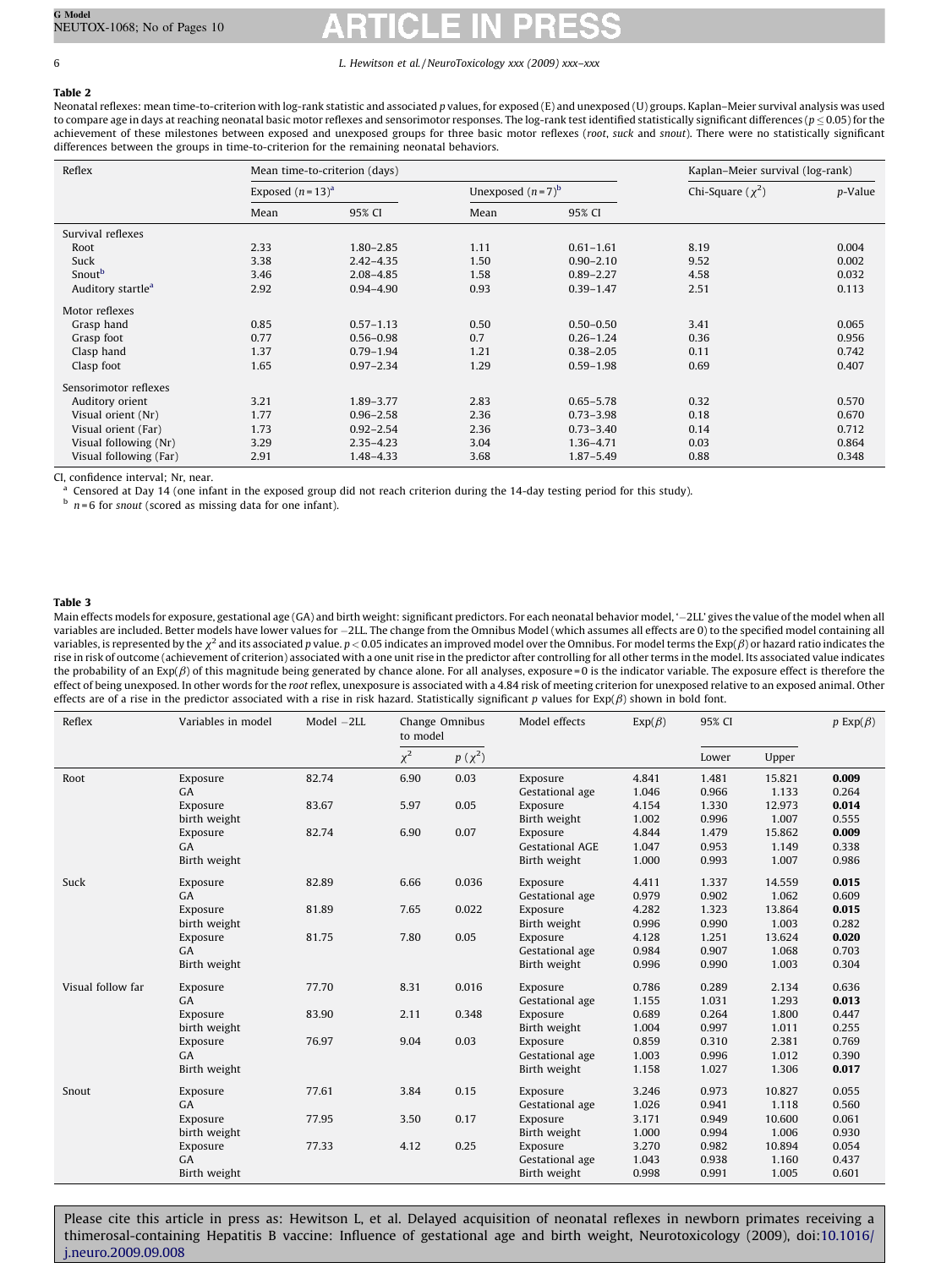## <span id="page-6-0"></span>Table 4

Best fit interaction models for root and suck reflexes. For each neonatal behavior model, '2LL' gives the value of the model when all variables are included. Better models have a lower  $-2$ LL. The change from the Omnibus Model (which assumes all effects are 0) to the specified model containing all variables, is represented by the  $\chi^2$  and its associated p value.  $p < 0.05$  indicates an improved model over the Omnibus. For model terms the Exp( $\beta$ ) indicates the rise in risk of outcome (achievement of criterion) associated with a one unit rise in the predictor, after controlling for all other terms in the model. Its associated value indicates the probability of an  $Exp(\beta)$  of this magnitude being generated by chance alone. For all analyses, exposure = 0 is the indicator variable. While it is important to include main effects when modeling an interaction term, interpretation of any associated parameter estimates should be avoided when the interaction term is statistically significant. Parameter estimates for main effects are included here for reference and completeness. Statistically significant p values for  $Exp(\beta)$  shown in bold font.

| Reflex          | Variables in model                                                                  | Model $-2LL$ | Change Omnibus<br>to model |             |                                  |                                  | $Exp(\beta)$                      | 95% CI                           |  | $p \operatorname{Exp}(\beta)$ |
|-----------------|-------------------------------------------------------------------------------------|--------------|----------------------------|-------------|----------------------------------|----------------------------------|-----------------------------------|----------------------------------|--|-------------------------------|
|                 |                                                                                     |              | $\chi^2$                   | $p(\chi^2)$ |                                  | Lower                            | Upper                             |                                  |  |                               |
| Root (Model d)  | Exposure<br><b>GA</b><br>Birth weight<br>$GA \times birth$ weight                   | 77.14        | 12.22                      | 0.016       | 6.669<br>2.689<br>1.365<br>0.998 | 1.886<br>1.074<br>1.005<br>0.996 | 23.575<br>6.734<br>1.853<br>1.000 | 0.003<br>0.035<br>0.046<br>0.046 |  |                               |
| Suck (Model a)  | Exposure<br><b>GA</b><br>Birth weight<br>Exposure $\times$ GA $\times$ birth weight | 76.78        | 12.76                      | 0.012       | 0.004<br>0.936<br>0.990<br>1.000 | 0.000<br>0.856<br>0.981<br>1.000 | 1.746<br>1.025<br>0.999<br>1.000  | 0.075<br>0.153<br>0.038<br>0.024 |  |                               |
| Suck (Model c)  | Exposure<br><b>GA</b><br>Birth weight<br>Exposure $\times$ birth weight             | 76.35        | 13.19                      | 0.01        | 0.001<br>0.947<br>0.990<br>1.017 | 0.000<br>0.870<br>0.980<br>1.003 | 1.173<br>1.031<br>0.999<br>1.031  | 0.055<br>0.211<br>0.035<br>0.020 |  |                               |
| Snout (Model d) | Exposure<br><b>GA</b><br>Birth weight<br>$GA \times birth$ weight                   | 75.46        | 5.99                       | 0.20        | 3.766<br>1.178<br>1.697<br>0.999 | 1.114<br>0.911<br>0.796<br>0.997 | 12.73<br>1.524<br>3.616<br>1.001  | 0.033<br>0.210<br>0.171<br>0.205 |  |                               |

model, all terms were significant indicating that exposure  $(p = 0.003)$ , GA  $(p = 0.035)$  and birth weight  $(p = 0.046)$  are all significant factors in the acquisition of the 'root' reflex, when an interaction between GA and birth weight is allowed for.

For the suck reflex, two models fitted almost equally well: Model (a) a three-way interaction between GA, birth weight and exposure ( $p = 0.012$ ) and Model (c) a two-way interaction between exposure and birth weight ( $p = 0.01$ ). Both models compared favorably with, and were a significant improvement on, the Omnibus Model. The three-way model term of birth weight  $(p = 0.038)$  and the three-way interaction between birth weight, GA and exposure ( $p = 0.024$ ) were statistically significant with exposure maintaining an effect that approached significance  $(p = 0.075)$  once its interaction with birth weight and GA was controlled. For the two-way model (which included exposure and birth weight as the interaction term), both birth weight ( $p = 0.035$ ) and the interaction term ( $p = 0.02$ ) were statistically significant, with exposure maintaining an effect that approached significant  $(p = 0.055)$ .

For the snout reflex, the optimal interaction model was Model (d) which included the two-way interaction term between GA and birth weight together with the main effects of each. This had the lowest -2LL statistic of all snout models and compared favorably to the Omnibus Model (Table 4). In this model, although the interaction term was not in itself statistically significant, by controlling for the possible interaction between GA and birth weight, its inclusion strengthened the overall model and resulted in a significant effect of exposure ( $p = 0.033$ ). None of the remaining model terms GA, birth weight, and the interaction between GA and birth weight, were statistically significant  $(p > 0.05)$ . All interaction models reported here improved on model fit for models which included main effects alone.

In summary, the interaction models indicated that although there was no main effect of GA or birth weight on any variable other than visual follow far, there were various interactions between GA, birth weight and exposure, that, when controlled, added strength to the models being evaluated and indicated important influences of birth weight and/or GA on the effect of exposure. In general, the data

indicate that lower birth weight and/or lower GA exacerbates the effect of exposure, while increasing GA and/or birth weight mitigates the detrimental effect of exposure.

## 4. Discussion

This study demonstrates that the acquisition of three neonatal survival reflexes, root, suck and snout, was significantly delayed in rhesus macaques receiving a single thimerosal (Th)-containing HB vaccine at birth. All infants remained healthy for the duration of the study suggesting that there were no health-related changes that may have affected the acquisition of reflexes. We sought, therefore, to examine what other variables might either account for, or influence, these observations. In general, as GA increased animals reached criterion earlier whereas animals of lower GA were relatively delayed. This effect was only significant when exposure was taken into account. For exposed animals, the effect of increasing GA was to mitigate the detrimental effect of exposure. Since there was no linear or additive relationship between GA and birth weight in this study, these observations cannot be readily accounted for by, for example, an effect of dose-of-exposure alone. It is plausible that while reflex acquisition per se is not influenced by GA alone, the brain of the less mature neonate may be more susceptible to neurotoxic injury manifesting as delayed reflex acquisition.

Although the basis for the effect of birth weight is not known, it is plausible that lower birth weight infants are more susceptible to what may be a dose-dependent toxicity of Th or some other HB vaccine constituent, such as aluminum. The effects on time-tocriterion appeared to be non-random: of the four survival reflexes, three were significantly negatively affected by exposure, while for startle, the fourth survival reflex, effects were similar but did not reach statistical significance. Interaction effects were observed with these same reflexes for both birth weight and GA. This interaction involved mitigation of the effect of exposure in a way that is biologically plausible, i.e. reduced time-to-criterion with increasing GA and birth weight.

Neurodevelopmental tests are used for both human and nonhuman primate neonates to study developmental status [\(Abrams](#page-8-0)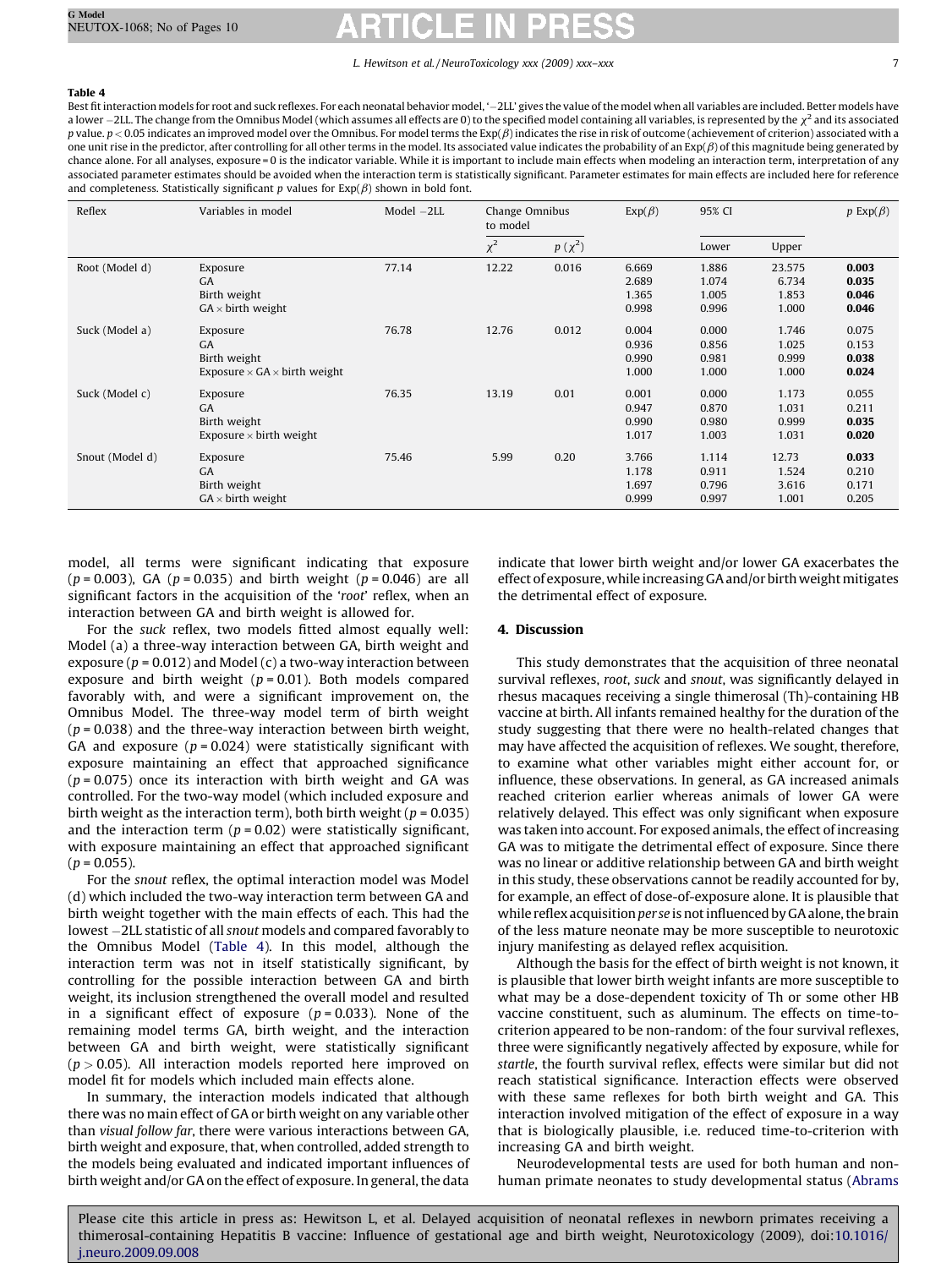[et al., 1995; Amiel-Tison et al., 1982; Karmel et al., 1998; Golub and](#page-8-0) [Gershwin, 1984; Rogers, 1988\)](#page-8-0) and these tests typically involve assessment of reflexes and orienting responses to visual and auditory stimuli as reported here. These test batteries are important in assessing the potential neurodevelopmental toxicity of chemicals and drugs [\(Laughlin et al., 1999; He et al., 2004;](#page-8-0) [Stahlmann et al., 2007; Medoff-Cooper et al., 2009](#page-8-0)). They provide a broad-based evaluation of a range of nervous system functions at a period of life when learning and adaptation are particularly critical. Non-human primates are an especially appropriate test species because of their similarities to humans in complexity of brain function and prolonged intrauterine brain development (reviewed by [Golub, 1990\)](#page-8-0).

Our study design does not enable us to determine whether it is the vaccine per se, the exposure to Th, or a combination of both, that is causing the observed effects. None-the-less, the developing brain is considered the most vulnerable organ to mercury exposure ([Grandjean and Perez, 2008\)](#page-8-0), and experimental studies suggest that the brainstem – whose function is central to the reflexes described herein – may be one of the more sensitive targets ([Sakamoto et al., 2001; Grandjean et al., 2004\)](#page-9-0). Dietary methylmercury has been shown to accumulate in the brain of fish, resulting in histopathological damage, significantly reduced neural enzyme activity, and altered behavior ([Berntssen et al., 2003\)](#page-8-0). Pathological injury was observed to have started in the brainstem, extending to other areas of the brain at higher exposure levels. In a mouse model, exposure to mercury vapor resulted in a preferential accumulation of mercury in the brainstem, regardless of concentration used ([Warfvinge, 1995\)](#page-9-0). Similarly, after intramuscular injection, inorganic mercury accumulated in brainstem motor nuclei of mice [\(Arvidson, 1992\)](#page-8-0). In clinical studies of mercury poisoning, exposure to organic mercury either pre- or post-natally resulted in brainstem defects in children [\(Amin-Zaki et al., 1978;](#page-8-0) [Magos et al., 1985; Counter, 2003; Murata et al., 2004; Bernard](#page-8-0) [et al., 2005](#page-8-0)). Since the acquisition of motor reflexes is controlled by the brainstem, it is possible that very early exposure to ethyl mercury may adversely affect emerging brainstem function ([Wakefield et al., 2008](#page-9-0)). Brainstem injury may then disturb the development or functioning of higher structures ([Geva and](#page-8-0) [Feldman, 2008; Tanguay and Edwards, 1982](#page-8-0); reviewed by [McGinnis et al., in press\)](#page-8-0).

We adjusted and standardized the Th concentration in order to give animals a clinically relevant exposure dose and allow meaningful comparisons. As in clinical practice, however, the final dose in terms of  $\mu$ g/kg body weight was dependent solely on the infants' birth weight. [Stajich et al. \(2000\)](#page-9-0) examined blood mercury levels in US infants after receiving a single dose of HB vaccine and found the highest levels of mercury in pre-term infants suggesting that newborns, especially pre-term infants, may have decreased ability to eliminate mercury. [Pichichero et al. \(2008\)](#page-8-0) also measured blood mercury in infants after receiving a single Thcontaining HB vaccine at birth. Since blood samples were only collected once from each infant and at time points ranging from 12 h to 30 days post-exposure, it is not possible to draw any convincing conclusions from this study regarding the disposition of mercury in the blood of newborns after a single HB vaccine. Despite this, however, their data showed that in those infants for whom a blood sample was collected between 12 h to 2 days postexposure, blood mercury levels varied greatly between subjects at each time point [\(Pichichero et al., 2008\)](#page-8-0), suggesting that the ability to eliminate mercury varied among infants. Perhaps more importantly, the birth weight of infants ranged from 2.3 to 4.5 kg – almost a 2-fold difference – and yet data were not analyzed in respect of birth weight. Current pediatric immunization recommendations are for primary HB vaccination at birth ([Anon.,](#page-8-0) [1991, 1992](#page-8-0)) with no precautions for premature and/or low birth weight babies [\(Anon., 1991](#page-8-0)). In fact the World Health Organization recommends that the birth-dose HB vaccine be given to pre-term infants but if their birth weight is  $\langle$ 2000 g, the vaccine dose at birth should not be counted towards the primary series, and three additional doses should be administered ([WHO, 2004](#page-9-0)). Based upon the current findings in term, normal weight-range neonatal macaques, it may be that premature and/or low birth weight neonates are at increased risk of neurotoxicity. We have previously shown that very low birth weight and/or premature rhesus macaque infants display much longer delays in acquiring these same reflexes [\(Dettmer et al., 2007\)](#page-8-0). It is notable that, within low birth weight animals, males have significantly delayed development for some reflexes relative to females, including the suck reflex (9). The acquisition of reflexes in infant primates of low birth weight and/or GA receiving a Th-containing HB vaccine at birth should be examined.

There have been several animal studies looking at the effects of thimerosal-containing vaccines (TCVs) and/or Th on neurodevelopment, behavior, immune function, and toxicology ([Burbacher](#page-8-0) [et al., 2005; Hornig et al., 2004; Havarinasab et al., 2005; Berman](#page-8-0) [et al., 2008; Minami et al., 2009](#page-8-0)). [Burbacher et al. \(2005\)](#page-8-0) examined the disposition and distribution of mercury in the brain of cynomolgus macaques administered methyl mercury or TCVs. In their study, cynomolgus macaques received TCVs and were sacrificed at various time points post-vaccination. While their data demonstrated that tissue distribution and clearance rates differed between methyl mercury and Th-exposed infants, the proportion of inorganic mercury in the brain was substantially higher for animals receiving TCVs ([Burbacher et al., 2005](#page-8-0)). Once inorganic mercury has accessed the brain, its half-life is much longer than both ethyl and methyl mercury, and it has the potential to accumulate in cases of prolonged or repeated exposure (reviewed by [Rooney, 2007\)](#page-8-0). If, in our on-going investigations, Th is found to be driving the detrimental development effects, a dose–response study would be warranted. Our findings provide an important rationale for determining what factors in the HB vaccine may be responsible for these clinical observations. This should also include aluminum hydroxide which is used as an adjuvant in many vaccines, including the HB vaccine formulation used for this study. Studies are underway to examine this, and the consequences of repeated and/or additional vaccine exposures on the natural course of neurodevelopment.

### 5. Conclusions

In summary, this study provides preliminary evidence of abnormal early neurodevelopmental responses in male infant rhesus macaques receiving a single dose of Th-containing HB vaccine at birth and indicates that further investigation is merited. Birth weight and GA appear to be important variables that might predicate susceptibility. This study design was not able to determine whether it was the vaccine per se, the exposure to thimerosal, or a combination of both, that caused these effects. While primate testing forms an important part of pre-clinical safety assessment of vaccines intended for human use ([Kennedy et al., 1997\)](#page-8-0), the outcomes reported here are not included in the current CDC recommendations for Hepatitis B vaccine safety testing [\(Anon.,](#page-8-0) [1982\)](#page-8-0). A replication study in a larger cohort of infants is underway that extends these investigations to other areas of clinical concern such as emerging cognition, long-term learning and behavior, and neuroimaging studies of brain structure and function.

### Conflict of interest statement

Prior to 2005, CS and AJW acted as paid experts in MMR-related litigation on behalf of the court retained by plaintiff lawyers. LH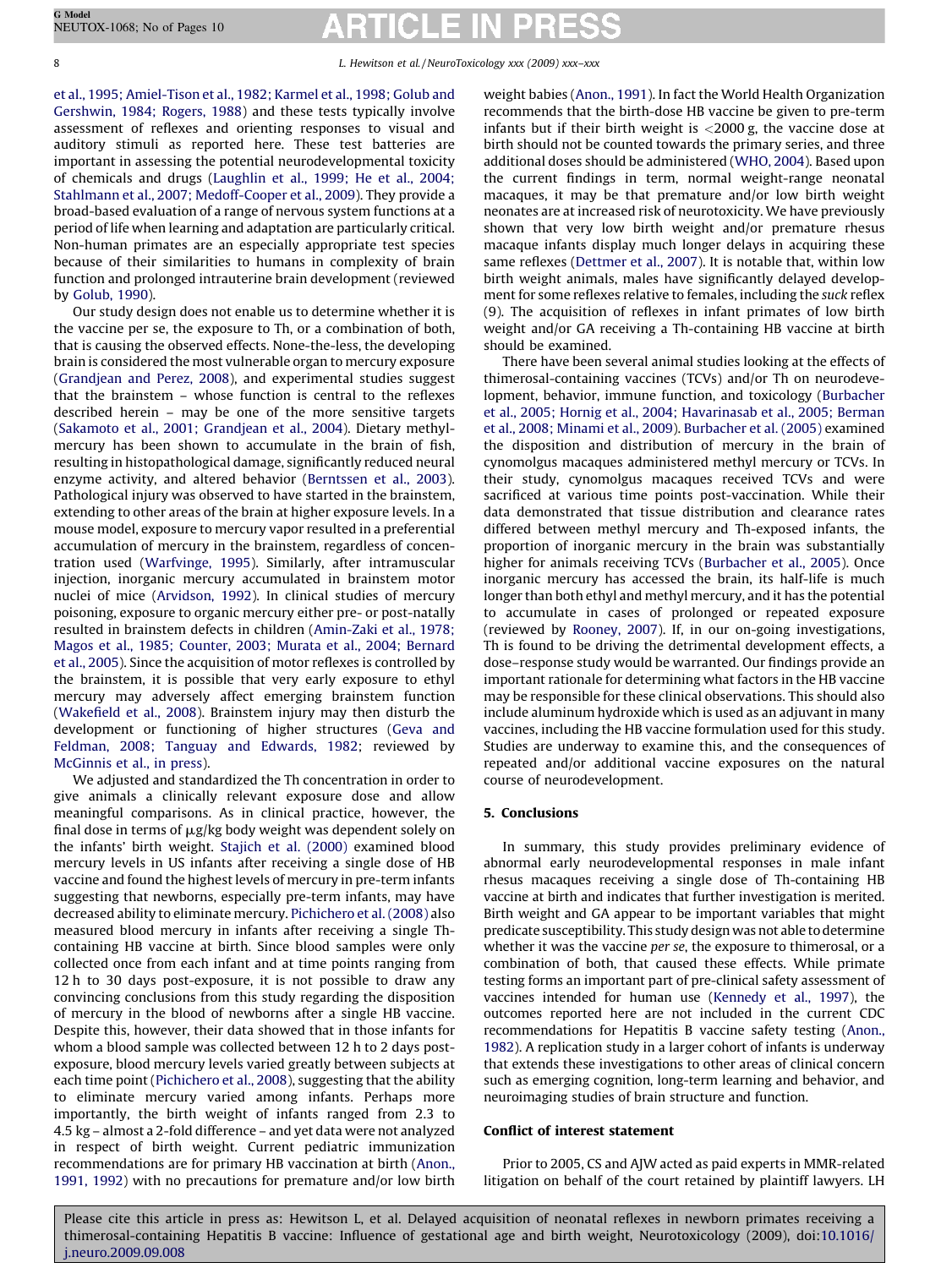<span id="page-8-0"></span>has a child who is a petitioner in the National Vaccine Injury Compensation Program. For this reason, LH was not involved in any data collection or statistical analyses to preclude the possibility of a perceived conflict of interest.

## Acknowledgements

We thank Drs. Saverio Capuano and Mario Rodriguez for veterinary assistance; Amanda Dettmer, Daniel Hollenbeck, Carrie Redinger, Dave McFarland, Melanie O'Malley and Megan Rufle for technical support. We would like to express our gratitude to Robert Sawyer, Troy and Charlie Ball, and Dr. Jeff Bradstreet. We are indebted to the late Gerald Ruppenthal who assisted in the study design, training and implementation of the infant primate developmental measures prior to his death in 2005. This work was supported by the Johnson Family, the late Liz Birt, SafeMinds, the Autism Research Institute, The Ted Lindsay Foundation, the Greater Milwaukee Foundation, David and Cindy Emminger, Sandy McInnis, Elise Roberts and Vivienne McKelvey. LH and AJW designed the study but were not involved in data collection and statistical analysis. LH was also responsible for coordinating all aspects of the study. LAH was responsible for newborn primate care and neurodevelopmental assessments. CS and GS were responsible for data analyses; JLT was responsible for ultrasounds of pregnant dams and newborn injections; and DA, LB and ERW were responsible for the production of TCVs.

### References

- Abrams SM, Field T, Scafidi F, Prodromidis M. Newborns of depressed mothers. Infant Mental Health | 1995;16:231-5
- Amiel-Tison C, Barrier G, Schnider SM, Levinson G, Hughes SC, Stefani SJ. A new neurologic and adaptive capacity scoring system for evaluating obstetric medications in full-term newborns. Anesthesiology 1982;56:340–50.
- Amin-Zaki L, Majeed MA, Clarkson TW, Greenwood MR. Methylmercury poisoning in Iraqi children: clinical observations over two years. Br Med J 1978;1:613–6.
- Anon.. Current trends hepatitis B virus vaccine safety: report of an inter-agency group. Morbidity and Mortality Weekly Report, vol. 31. 1982 pp. 465–467.
- Anon.. Hepatitis B: a comprehensive strategy for eliminating transmission in the United States through universal childhood vaccination: Recommendations of the Immunization Practices Advisory Committee (ACIP). CDC Morbidity and Mortality Weekly Report, vol. 40. 1991 pp. 1–19, RR13.
- Anon.. Universal Hepatitis B immunization, committee on infectious diseases. Pediatrics 1992;89:795–800.
- Arvidson B. Accumulation of inorganic mercury in lower motor neurons of mice. Neurotoxicology 1992;13:277–80.
- Berman RF, Pessah IN, Mouton PR, Mav D, Harry J. Low-level neonatal thimerosal exposure: further evaluation of altered neurotoxic potential in SJL mice. Toxicol Sci 2008;101:294–309.
- Bernard S, Enayati A, Redwood L, Roger H, Binstock T. Autism: a novel form of mercury poisoning. Med Hypotheses 2005;56:462–71.
- Berntssen MH, Aatland A, Handy RD. Chronic dietary mercury exposure causes oxidative stress, brain lesions, and altered behaviour in Atlantic salmon (Salmo salar) parr. Aquat Toxicol 2003;65:55–72.
- Branch DR. Gender-selective toxicity of thimerosal. Exp Toxicol Pathol 2009;61:133–6. Brazleton TB. The brazleton neonatal behavior assessment scale: introduction. Monogr Soc Res Child Dev 1978;43:1–13.
- Burbacher TM, Sackett GP, Mottet NK. Methylmercury effects on the social behavior of Macaca fascicularis infants. Neurotoxicol Teratol 1990;12:65–71.
- Burbacher TM, Shen DD, Liberato N, Grant KS, Cernichiari E, Clarkson T. Comparison of blood and brain mercury levels in infant monkeys exposed to methyl mercury or vaccines containing thimerosal. Environ Health Perspect 2005;113:1015–21.
- Chamove AS, Molinaro TJ. Monkey retardate learning analysis. J Ment Defic Res 1978;22:37–48.
- Counter SA. Neurophysiological anomalies in brainstem responses of mercury-exposed children of Andean gold miners. J Occup Environ Med 2003;45:87–95.
- Cox DR. Regression models and life tables (with discussion). J Royal Stat Soc Series B 1972;34:187–220.
- Dettmer AM, Houser LA, Ruppenthal GC, Capuano S, Hewitson L. Growth and developmental outcomes of three high-risk infant rhesus macaques (Macaca mulatta). Am J Primatol 2007;69:503–18.
- Dórea JG, Marques RC, Brandão KG. Neonate exposure to thimerosal mercury from Hepatitis B vaccines. Am J Perinatol 2009;26:523–7 March 12 [Epub ahead of print].
- Erden-Inal M, Sunal E, Kanbak G. Age-related changes in the glutathione redox system. Cell Biochem Funct 2002;20:61–6.
- Gao CH, Yan Y, Tian Y, Wang HF, Xie X, Zhou XD, et al. Prenatal exposure to mercury and neurobehavioral development of neonates in Zhoushan city, China. Environ Res 2007;105:390–9.
- Geva R, Feldman R. A neurobiological model for the effects of early brainstem functioning on the development of behavior and emotion regulation in infants: implications for prenatal and perinatal risk. J Child Psychol Psychiatry 2008;49:1031–41.
- Golub MS. Use of monkey neonatal neurobehavioral test batteries in safety testing protocols. Neurotoxicol Teratol 1990;12:537–41.
- Golub MS, Gershwin ME. Standardized neonatal assessment in the rhesus monkey. In: Nathanielsz PW, Parer JT, editors. Research in perinatal medicine. Ithaca, NY: Perinatology Press; 1984.
- Grandjean P, Perez M. Developmental neurotoxicity: implications of methylmercury research. Int J Environ Health 2008;2:417–28.
- Grandjean P, Murata K, Budtz-Jørgensen E, Weihe P. The brainstem as a target of developmental methylmercury toxicity. In: 7th International Conference on Mercury as a Global Pollutant Ljubljana. Slovenia; 2004.
- Gunderson VM, Grant KS, Burbacher TM, Fagan JF 3rd, Mottet NK. The effect of lowlevel prenatal methylmercury exposure on visual recognition memory in infant crab-eating macaques. Child Dev 1986;57:1076–83.
- Gunderson VM, Grant-Webster KS, Burbacher TM, Mottet NK. Visual recognition memory deficits in methylmercury-exposed Macaca fascicularis infants. Neurotoxicol Teratol 1988;10:373–9.
- Havarinasab S, Haggqvist B, Bjorn E, Pollard KM, Hultman P. Immunosuppressive and autoimmune effects of thimerosal in mice. Toxicol Appl Pharmacol 2005;204:109– 21.
- He N, Bai J, Champoux M, Suomi SJ, Lidow MS. Neurobehavioral deficits in neonatal rhesus monkeys exposed to cocaine in utero. Neurotoxicol Teratol 2004;26:13– 21.
- Hornig M, Chian D, Lipkin WI. Neurotoxic effects of postnatal thimerosal are mouse strain dependent. Mol Psychiatry 2004;9:833–45.
- Karmel BZ, Gardner JM, Freedland RL. Neonatal neurobehavioral assessment Bayley I and II scores of CNS-injured and cocaine-exposed infants. Ann N Y Acad Sci 1998;846:391–5.
- Kennedy RC, Shearer MH, Hildebrand W. Nonhuman primate models to evaluate vaccine safety and immunogenicity. Vaccine 1997;15:903–8.
- Kroeker R, Sackett G, Reynolds J. Statistical methods for describing developmental milestones with censored data: effects of birth weight status and sex in neonatal pigtailed macaques. Am J Primatol 2007;69:1313–24.
- Laughlin NK, Lasky RE, Giles NL, Luck ML. Lead effects on neurobehavioral development in the neonatal rhesus monkey (Macaca mulatta). Neurotoxicol Teratol 1999;21:627–38.
- Magos L, Brown AW, Sparrow S, Bailey E, Snowden RT, Skipp WR. The comparative toxicology of ethyl- and methylmercury. Arch Toxicol 1985;57:260–7.
- Malagutti KS, da Silva AP, Braga HC, Mitozo PA, Soares dos Santos AR, Dafre AL, et al. 17b-estradiol decreases methylmercury-induced neurotoxicity in male mice. Environ Toxicol Pharmacol 2009;27:293–7.
- McGinnis WR, Miller VM, Audhya T, Edelson S. Neurotoxic brainstem impairment as proposed threshold event in autistic regression. Taylor & Francis, CRC Press, in press.
- Medoff-Cooper B, Shults J, Kaplan J. Sucking behavior of preterm neonates as a predictor of developmental outcomes. J Dev Behav Pediatr 2009;30:16–22.
- Minami T, Miyata E, Sakamoto Y, Yamazaki H, Ichida S. Induction of metallothionein in mouse cerebellum and cerebrum with low-dose thimerosal injection. Cell Biol Toxicol 2009 April 9 [Epub ahead of print].
- Murata K, Weihe P, Budtz-Jørgensen E, Jørgensen PJ, Grandjean P. Delayed brainstem auditory evoked potential latencies in 14-year-old children exposed to methylmercury. J Pediatrics 2004;144:177–83.
- Ono H, Sakamoto A, Sakura N. Plasma total glutathione concentrations in healthy pediatric and adult subjects. Clin Chim Acta 2002;312:227–9.
- Pichichero ME, Gentile A, Giglio N, Umido V, Clarkson T, Cernichiari E, et al. Mercury levels in newborns and infants after receipt of thimerosal-containing vaccines. Pediatrics 2008;121:208–14.
- Rice DC, Gilbert SG. Early chronic low-level methyl mercury poisoning in monkeys impairs spatial vision. Science 1982;216:759–61.
- Rice DC, Gilbert SG. Effects of developmental exposure to methyl mercury on spatial and temporal visual function in monkeys. Toxicol Appl Pharmacol 1990;102:151– 63.
- Rogers WR. Behavioral testing. In: Brans YW, Keuhl TJ, editors. Non-human primates in perinatal research. New York: John Wiley and Sons; 1988411–20.
- Rooney JP. The role of thiols, dithiols, nutritional factors and interacting ligands in the toxicology of mercury. Toxicology 2007;234:145–56.
- Rossi AD, Ahlbom E, Ogren SO, Nicotera P, Ceccatelli S. Prenatal exposure to methylmercury alters locomotor activity of male but not female rats. Exp Brain Res 1997;117:428–36.
- Ruppenthal G. Weight gain and intake requirements in nursery-reared macaques. In: Proc. 4th Ann. Dr. Scholl Conference on the Nutrition of Captive Wild Animals. Lincoln Park Zoological Society, Chicago; 1989.
- Ruppenthal GC, Sackett GP. Research protocol and technician's manual. 2nd ed. Infant Primate Research Laboratory, University of Washington; 1992.
- Ruppenthal G, Sackett G. Nursery care of at-risk nonhuman primates. In: Ruppenthal G, Sackett G, Elias K, editors. Nursery rearing of nonhuman primates in the 21st century. Chicago IL: University of Chicago; 2006371–90 Chapter 18.
- Ruppenthal GC, Walker GC, Sackett GP. Rearing infant monkeys (Macaca nemestrina) in pairs produces deficient social development compared with rearing in single cages. Am J Primatol 1991;25:103–13.